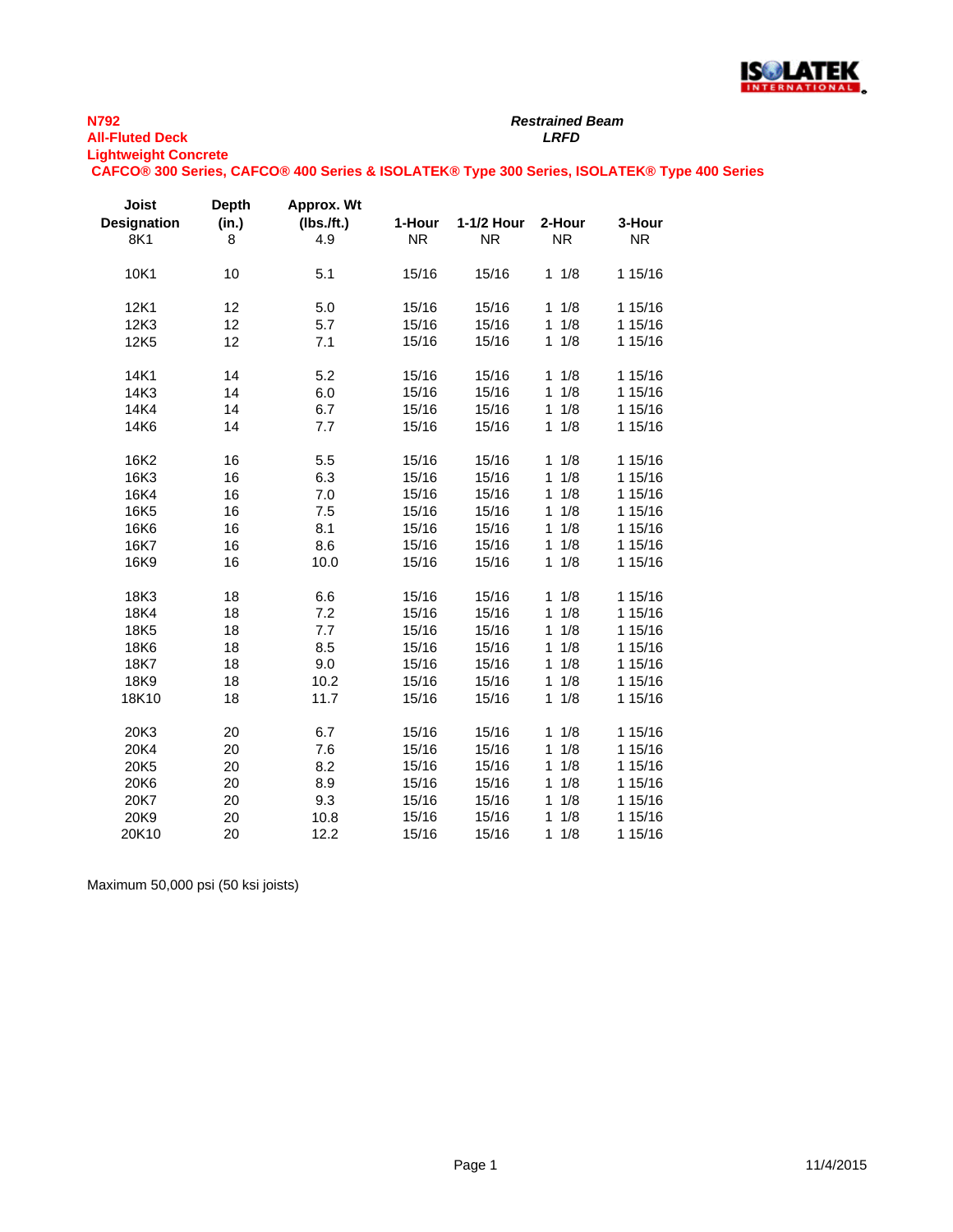

*Restrained Beam*

**Lightweight Concrete**

**CAFCO® 300 Series, CAFCO® 400 Series & ISOLATEK® Type 300 Series, ISOLATEK® Type 400 Series**

| <b>Joist</b>       | <b>Depth</b> | Approx. Wt |        |            |                     |         |
|--------------------|--------------|------------|--------|------------|---------------------|---------|
| <b>Designation</b> | (in.)        | (Ibs.ft.)  | 1-Hour | 1-1/2 Hour | 2-Hour              | 3-Hour  |
| 22K4               | 22           | 8.0        | 15/16  | 15/16      | $1 \t1/8$           | 1 15/16 |
| 22K5               | 22           | 8.8        | 15/16  | 15/16      | 1<br>1/8            | 1 15/16 |
| 22K6               | 22           | 9.2        | 15/16  | 15/16      | 1/8<br>1            | 1 15/16 |
| 22K7               | 22           | 9.7        | 15/16  | 15/16      | 1/8<br>1            | 1 15/16 |
| 22K9               | 22           | 11.9       | 15/16  | 15/16      | 1/8<br>1            | 1 15/16 |
| 22K10              | 22           | 12.6       | 15/16  | 15/16      | 1/8<br>1            | 1 15/16 |
| 22K11              | 22           | 13.8       | 15/16  | 15/16      | 1/8<br>1            | 1 15/16 |
| 24K4               | 24           | 8.4        | 15/16  | 15/16      | 1/8<br>1            | 1 15/16 |
| 24K5               | 24           | 9.3        | 15/16  | 15/16      | 1<br>1/8            | 1 15/16 |
| 24K6               | 24           | 9.7        | 15/16  | 15/16      | 1/8<br>1            | 1 15/16 |
| 24K7               | 24           | 10.1       | 15/16  | 15/16      | 1<br>1/8            | 1 15/16 |
| 24K8               | 24           | 11.5       | 15/16  | 15/16      | 1/8<br>1            | 1 15/16 |
| 24K9               | 24           | 12.0       | 15/16  | 15/16      | 1/8<br>$\mathbf{1}$ | 1 15/16 |
| 24K10              | 24           | 13.1       | 15/16  | 15/16      | 1/8<br>1            | 1 15/16 |
| 24K12              | 24           | 16.0       | 15/16  | 15/16      | 1/8<br>1            | 1 15/16 |
| 26K5               | 26           | 9.8        | 15/16  | 15/16      | 1/8<br>1            | 1 15/16 |
| 26K6               | 26           | 10.6       | 15/16  | 15/16      | 1/8<br>1            | 1 15/16 |
| 26K7               | 26           | 10.9       | 15/16  | 15/16      | 1/8<br>1            | 1 15/16 |
| 26K8               | 26           | 12.1       | 15/16  | 15/16      | 1/8<br>1            | 1 15/16 |
| 26K9               | 26           | 12.2       | 15/16  | 15/16      | 1/8<br>1            | 1 15/16 |
| 26K10              | 26           | 13.8       | 15/16  | 15/16      | 1/8<br>1            | 1 15/16 |
| 26K12              | 26           | 16.6       | 15/16  | 15/16      | 1<br>1/8            | 1 15/16 |
| 28K6               | 28           | 11.4       | 15/16  | 15/16      | 1/8<br>1            | 1 15/16 |
| 28K7               | 28           | 11.8       | 15/16  | 15/16      | 1/8<br>1            | 1 15/16 |
| 28K8               | 28           | 12.7       | 15/16  | 15/16      | 1<br>1/8            | 1 15/16 |
| 28K9               | 28           | 13.0       | 15/16  | 15/16      | 1/8<br>1            | 1 15/16 |
| 28K10              | 28           | 14.3       | 15/16  | 15/16      | 1/8<br>1            | 1 15/16 |
| 28K12              | 28           | 17.1       | 15/16  | 15/16      | 1/8<br>1            | 1 15/16 |
| 30K7               | 30           | 12.3       | 15/16  | 15/16      | 1/8<br>1            | 1 15/16 |
| 30K8               | 30           | 13.2       | 15/16  | 15/16      | 1/8<br>1            | 1 15/16 |
| 30K9               | 30           | 13.4       | 15/16  | 15/16      | 1/8<br>1            | 1 15/16 |
| 30K10              | 30           | 15.0       | 15/16  | 15/16      | 1<br>1/8            | 1 15/16 |
| 30K11              | 30           | 16.4       | 15/16  | 15/16      | 1/8<br>1            | 1 15/16 |
| 30K12              | 30           | 17.6       | 15/16  | 15/16      | 1<br>1/8            | 1 15/16 |
| 18LH02             | 18           | 10         | 15/16  | 15/16      | 1/8<br>1            | 1 15/16 |
| 18LH03             | 18           | 11         | 15/16  | 15/16      | 1<br>1/8            | 1 15/16 |
| 18LH04             | 18           | 12         | 15/16  | 15/16      | 1/8<br>1            | 1 15/16 |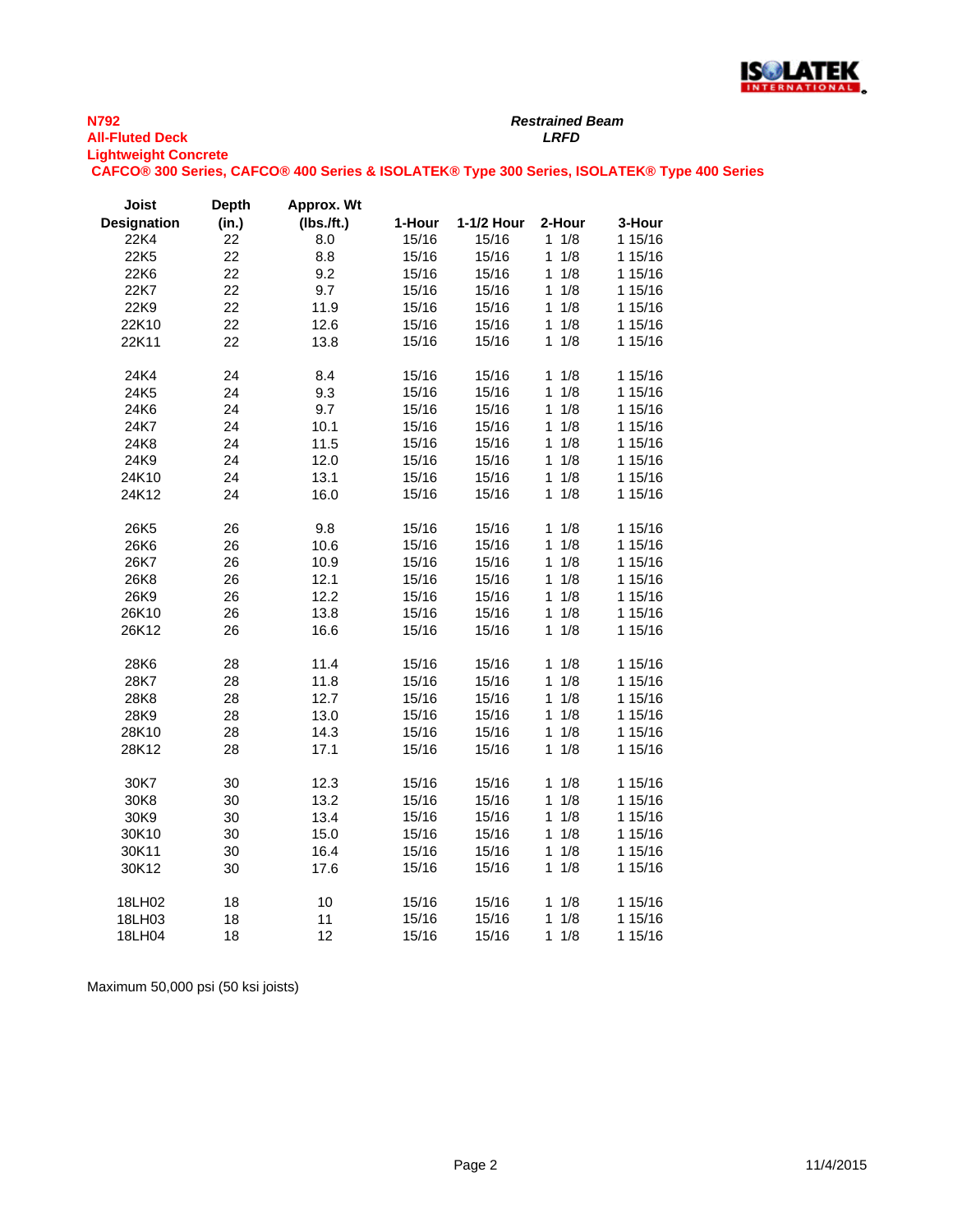

*Restrained Beam*

**Lightweight Concrete**

**CAFCO® 300 Series, CAFCO® 400 Series & ISOLATEK® Type 300 Series, ISOLATEK® Type 400 Series**

| Joist       | <b>Depth</b> | Approx. Wt    |        |            |                     |         |
|-------------|--------------|---------------|--------|------------|---------------------|---------|
| Designation | (in.)        | $(Ibs.$ /ft.) | 1-Hour | 1-1/2 Hour | 2-Hour              | 3-Hour  |
| 18LH05      | 18           | 15            | 15/16  | 15/16      | 1/8<br>1            | 1 15/16 |
| 18LH06      | 18           | 15            | 15/16  | 15/16      | 1<br>1/8            | 1 15/16 |
| 18LH07      | 18           | 17            | 15/16  | 15/16      | 1<br>1/8            | 1 15/16 |
| 18LH08      | 18           | 19            | 15/16  | 15/16      | 1/8<br>1            | 1 15/16 |
| 18LH09      | 18           | 21            | 15/16  | 15/16      | 1/8<br>1            | 1 15/16 |
| 20LH02      | 20           | 10            | 15/16  | 15/16      | 1/8<br>1            | 1 15/16 |
| 20LH03      | 20           | 11            | 15/16  | 15/16      | 1<br>1/8            | 1 15/16 |
| 20LH04      | 20           | 12            | 15/16  | 15/16      | 1/8<br>$\mathbf{1}$ | 1 15/16 |
| 20LH05      | 20           | 14            | 15/16  | 15/16      | 1<br>1/8            | 1 15/16 |
| 20LH06      | 20           | 15            | 15/16  | 15/16      | 1/8<br>1            | 1 15/16 |
| 20LH07      | 20           | 17            | 15/16  | 15/16      | 1/8<br>1            | 1 15/16 |
| 20LH08      | 20           | 19            | 15/16  | 15/16      | 1/8<br>1            | 1 15/16 |
| 20LH09      | 20           | 21            | 15/16  | 15/16      | 1/8<br>1            | 1 15/16 |
| 20LH10      | 20           | 23            | 15/16  | 15/16      | 1/8<br>1            | 1 15/16 |
| 24LH03      | 24           | 11            | 15/16  | 15/16      | 1<br>1/8            | 1 15/16 |
| 24LH04      | 24           | 12            | 15/16  | 15/16      | 1/8<br>$\mathbf 1$  | 1 15/16 |
| 24LH05      | 24           | 13            | 15/16  | 15/16      | 1/8<br>$\mathbf{1}$ | 1 15/16 |
| 24LH06      | 24           | 16            | 15/16  | 15/16      | 1/8<br>1            | 1 15/16 |
| 24LH07      | 24           | 17            | 15/16  | 15/16      | 1/8<br>1            | 1 15/16 |
| 24LH08      | 24           | 18            | 15/16  | 15/16      | $\mathbf{1}$<br>1/8 | 1 15/16 |
| 24LH09      | 24           | 21            | 15/16  | 15/16      | 1/8<br>$\mathbf{1}$ | 1 15/16 |
| 24LH10      | 24           | 23            | 15/16  | 15/16      | 1<br>1/8            | 1 15/16 |
| 24LH11      | 24           | 25            | 15/16  | 15/16      | 1/8<br>1            | 1 15/16 |
| 28LH05      | 28           | 13            | 15/16  | 15/16      | 1/8<br>1            | 1 15/16 |
| 28LH06      | 28           | 16            | 15/16  | 15/16      | 1/8<br>1            | 1 15/16 |
| 28LH07      | 28           | 17            | 15/16  | 15/16      | 1/8<br>1            | 1 15/16 |
| 28LH08      | 28           | 18            | 15/16  | 15/16      | 1/8<br>1            | 1 15/16 |
| 28LH09      | 28           | 21            | 15/16  | 15/16      | 1<br>1/8            | 1 15/16 |
| 28LH10      | 28           | 23            | 15/16  | 15/16      | 1/8<br>1            | 1 15/16 |
| 28LH11      | 28           | 25            | 15/16  | 15/16      | 1/8<br>1            | 1 15/16 |
| 28LH12      | 28           | 27            | 15/16  | 15/16      | 1<br>1/8            | 1 15/16 |
| 28LH13      | 28           | 30            | 15/16  | 15/16      | 1/8<br>1            | 1 15/16 |
| 32LH06      | 32           | 14            | 15/16  | 15/16      | 1/8<br>1            | 1 15/16 |
| 32LH07      | 32           | 16            | 15/16  | 15/16      | 1/8<br>1            | 1 15/16 |
| 32LH08      | 32           | 17            | 15/16  | 15/16      | 1/8<br>1            | 1 15/16 |
| 32LH09      | 32           | 21            | 15/16  | 15/16      | 1/8<br>1            | 1 15/16 |
| 32LH10      | 32           | 21            | 15/16  | 15/16      | 1<br>1/8            | 1 15/16 |
| 32LH11      | 32           | 24            | 15/16  | 15/16      | 1/8<br>1            | 1 15/16 |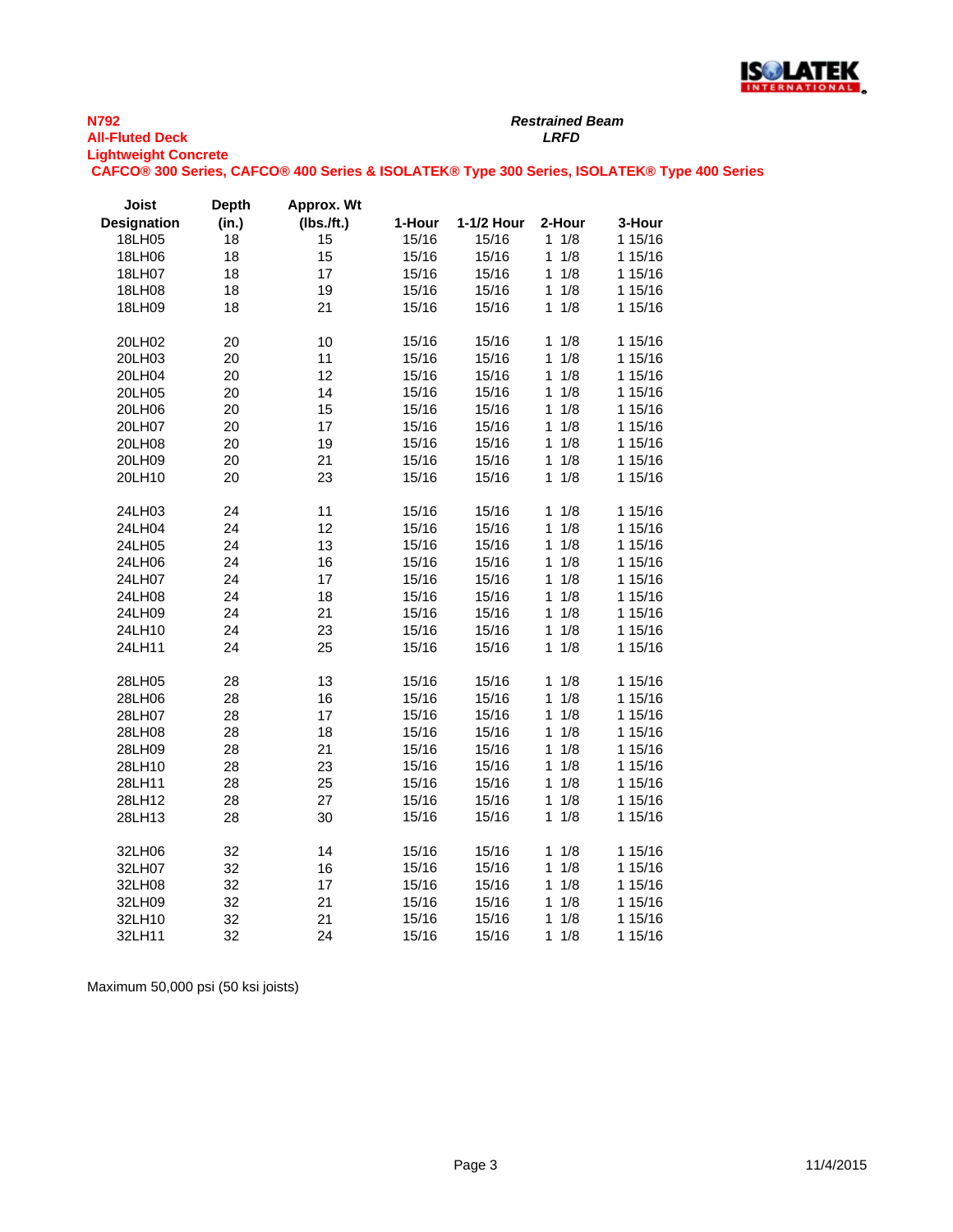

*Restrained Beam*

**Lightweight Concrete**

**CAFCO® 300 Series, CAFCO® 400 Series & ISOLATEK® Type 300 Series, ISOLATEK® Type 400 Series**

| Joist              | <b>Depth</b> | Approx. Wt |        |            |                     |         |
|--------------------|--------------|------------|--------|------------|---------------------|---------|
| <b>Designation</b> | (in.)        | (IbsJft.)  | 1-Hour | 1-1/2 Hour | 2-Hour              | 3-Hour  |
| 32LH12             | 32           | 27         | 15/16  | 15/16      | $1 \t1/8$           | 1 15/16 |
| 32LH13             | 32           | 30         | 15/16  | 15/16      | 1/8<br>1            | 1 15/16 |
| 32LH14             | 32           | 33         | 15/16  | 15/16      | 1/8<br>1            | 1 15/16 |
| 32LH15             | 32           | 35         | 15/16  | 15/16      | 1/8<br>$\mathbf{1}$ | 1 15/16 |
| 36LH07             | 36           | 16         | 15/16  | 15/16      | $1 \t1/8$           | 1 15/16 |
| 36LH08             | 36           | 18         | 15/16  | 15/16      | 1/8<br>1            | 1 15/16 |
| 36LH09             | 36           | 21         | 15/16  | 15/16      | 1/8<br>1            | 1 15/16 |
| 36LH10             | 36           | 21         | 15/16  | 15/16      | 1/8<br>1            | 1 15/16 |
| 36LH11             | 36           | 23         | 15/16  | 15/16      | 1/8<br>1            | 1 15/16 |
| 36LH12             | 36           | 25         | 15/16  | 15/16      | 1/8<br>1            | 1 15/16 |
| 36LH13             | 36           | 30         | 15/16  | 15/16      | 1/8<br>1            | 1 15/16 |
| 36LH14             | 36           | 36         | 15/16  | 15/16      | 1/8<br>1            | 1 15/16 |
| 36LH15             | 36           | 36         | 15/16  | 15/16      | 1/8<br>$\mathbf{1}$ | 1 15/16 |
| 40LH08             | 40           | 16         | 15/16  | 15/16      | $1 \t1/8$           | 1 15/16 |
| 40LH09             | 40           | 21         | 15/16  | 15/16      | 1/8<br>1            | 1 15/16 |
| 40LH10             | 40           | 21         | 15/16  | 15/16      | 1/8<br>1            | 1 15/16 |
| 40LH11             | 40           | 22         | 15/16  | 15/16      | 1/8<br>1            | 1 15/16 |
| 40LH12             | 40           | 25         | 15/16  | 15/16      | 1/8<br>1            | 1 15/16 |
| 40LH13             | 40           | 30         | 15/16  | 15/16      | 1/8<br>1            | 1 15/16 |
| 40LH14             | 40           | 35         | 15/16  | 15/16      | $\mathbf{1}$<br>1/8 | 1 15/16 |
| 40LH15             | 40           | 36         | 15/16  | 15/16      | 1/8<br>1            | 1 15/16 |
| 40LH16             | 40           | 42         | 15/16  | 15/16      | 1/8<br>1            | 1 15/16 |
| 44LH09             | 44           | 19         | 15/16  | 15/16      | 1<br>1/8            | 1 15/16 |
| 44LH10             | 44           | 21         | 15/16  | 15/16      | 1/8<br>1            | 1 15/16 |
| 44LH11             | 44           | 22         | 15/16  | 15/16      | 1/8<br>1            | 1 15/16 |
| 44LH12             | 44           | 25         | 15/16  | 15/16      | 1/8<br>1            | 1 15/16 |
| 44LH13             | 44           | 30         | 15/16  | 15/16      | 1/8<br>1            | 1 15/16 |
| 44LH14             | 44           | 31         | 15/16  | 15/16      | 1/8<br>1            | 1 15/16 |
| 44LH15             | 44           | 36         | 15/16  | 15/16      | 1/8<br>1            | 1 15/16 |
| 44LH16             | 44           | 42         | 15/16  | 15/16      | 1<br>1/8            | 1 15/16 |
| 44LH17             | 44           | 47         | 15/16  | 15/16      | 1/8<br>$\mathbf{1}$ | 1 15/16 |
| 48LH10             | 48           | 21         | 15/16  | 15/16      | 1/8<br>1            | 1 15/16 |
| 48LH11             | 48           | 22         | 15/16  | 15/16      | 1/8<br>1            | 1 15/16 |
| 48LH12             | 48           | 25         | 15/16  | 15/16      | 1/8<br>1            | 1 15/16 |
| 48LH13             | 48           | 29         | 15/16  | 15/16      | $1 \t1/8$           | 1 15/16 |
| 48LH14             | 48           | 32         | 15/16  | 15/16      | $1 \t1/8$           | 1 15/16 |
| 48LH15             | 48           | 36         | 15/16  | 15/16      | 1/8<br>1            | 1 15/16 |
| 48LH16             | 48           | 42         | 15/16  | 15/16      | 1/8<br>1            | 1 15/16 |
| 48LH17             | 48           | 47         | 15/16  | 15/16      | 1/8<br>$\mathbf{1}$ | 1 15/16 |
| 52DLH10            | 52           | 25         | 15/16  | 15/16      | $1 \t1/8$           | 1 15/16 |
| 52DLH11            | 52           | 26         | 15/16  | 15/16      | $1 \t1/8$           | 1 15/16 |